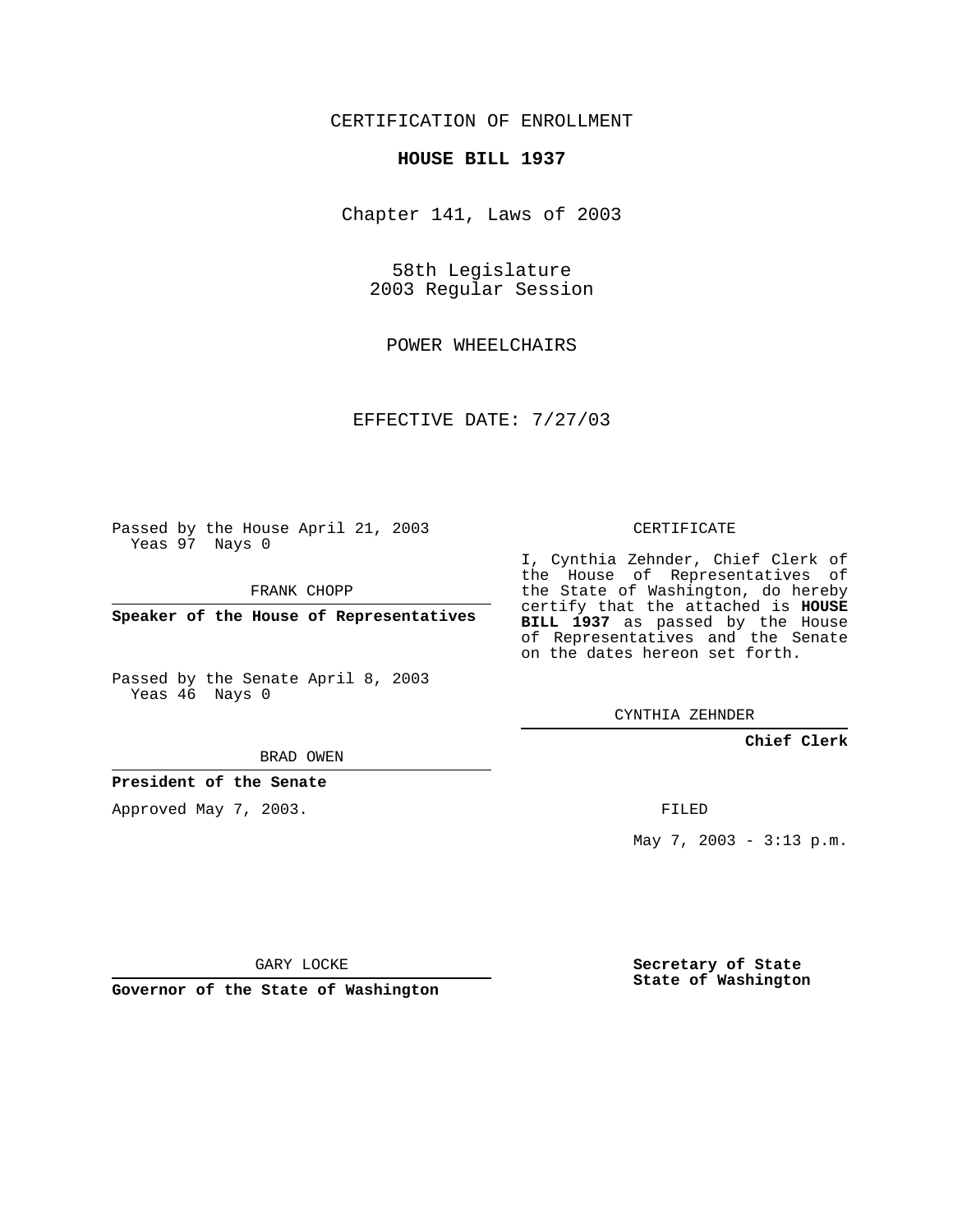## **HOUSE BILL 1937** \_\_\_\_\_\_\_\_\_\_\_\_\_\_\_\_\_\_\_\_\_\_\_\_\_\_\_\_\_\_\_\_\_\_\_\_\_\_\_\_\_\_\_\_\_

\_\_\_\_\_\_\_\_\_\_\_\_\_\_\_\_\_\_\_\_\_\_\_\_\_\_\_\_\_\_\_\_\_\_\_\_\_\_\_\_\_\_\_\_\_

## AS AMENDED BY THE SENATE

Passed Legislature - 2003 Regular Session

**State of Washington 58th Legislature 2003 Regular Session By** Representatives Murray, Holmquist, Romero and Hankins Read first time 02/17/2003. Referred to Committee on Transportation.

 1 AN ACT Relating to power wheelchairs; amending RCW 46.04.320, 2 46.04.330, 46.04.332, 46.04.400, 46.04.670, 46.20.500, and 47.04.010; 3 and adding a new section to chapter 46.04 RCW.

4 BE IT ENACTED BY THE LEGISLATURE OF THE STATE OF WASHINGTON:

 5 NEW SECTION. **Sec. 1.** A new section is added to chapter 46.04 RCW 6 to read as follows:

 "Power wheelchair" means any self-propelled vehicle capable of traveling no more than fifteen miles per hour, usable indoors, designed as a mobility aid for individuals with mobility impairments, and operated by such an individual.

11 **Sec. 2.** RCW 46.04.320 and 2002 c 247 s 2 are each amended to read 12 as follows:

13 "Motor vehicle" ((<del>shall</del>)) mean<u>s</u> every vehicle ((<del>which</del>)) <u>that</u> is 14 self-propelled and every vehicle ((which)) that is propelled by 15 electric power obtained from overhead trolley wires, but not operated 16 upon rails. An electric personal assistive mobility device is not 17 considered a motor vehicle. A power wheelchair is not considered a 18 motor vehicle.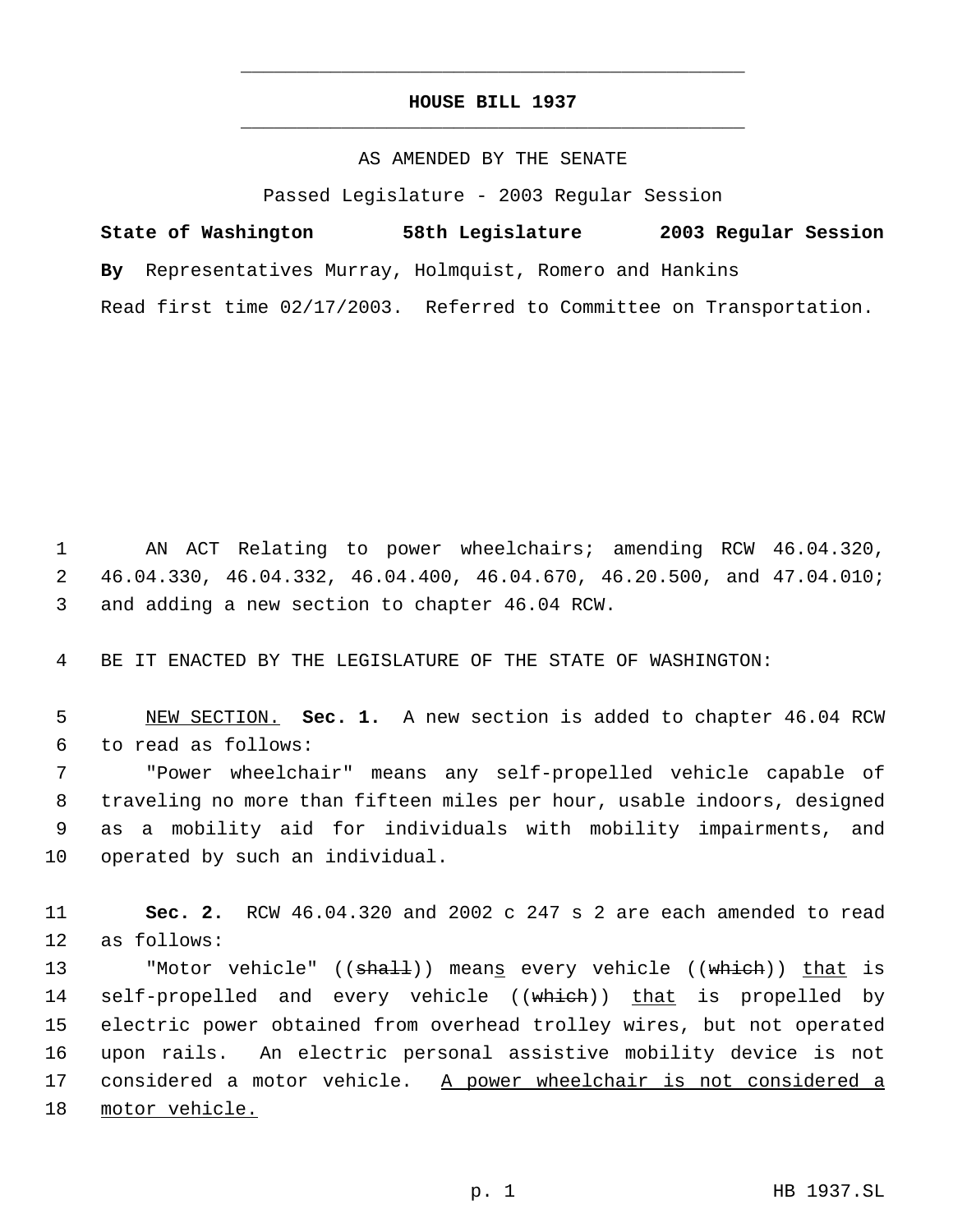**Sec. 3.** RCW 46.04.330 and 2002 c 247 s 3 are each amended to read as follows:

 "Motorcycle" means a motor vehicle designed to travel on not more than three wheels in contact with the ground, on which the driver rides astride the motor unit or power train and is designed to be steered with a handle bar, but excluding a farm tractor, a power wheelchair, an electric personal assistive mobility device, and a moped.

 The Washington state patrol may approve of and define as a "motorcycle" a motor vehicle that fails to meet these specific criteria, but that is essentially similar in performance and application to motor vehicles that do meet these specific criteria.

 **Sec. 4.** RCW 46.04.332 and 2002 c 247 s 4 are each amended to read as follows:

 "Motor-driven cycle" means every motorcycle, including every motor scooter, with a motor that produces not to exceed five brake horsepower (developed by a prime mover, as measured by a brake applied to the 17 driving shaft). A motor-driven cycle does not include a moped, a power 18 wheelchair, or an electric personal assistive mobility device.

 **Sec. 5.** RCW 46.04.400 and 1990 c 241 s 1 are each amended to read as follows:

 "Pedestrian" means any person who is afoot or who is using a 22 wheelchair, a power wheelchair, or a means of conveyance propelled by human power other than a bicycle.

 **Sec. 6.** RCW 46.04.670 and 2002 c 247 s 5 are each amended to read as follows:

 "Vehicle" includes every device capable of being moved upon a public highway and in, upon, or by which any persons or property is or may be transported or drawn upon a public highway, including bicycles. 29 The term does not include power wheelchairs or devices other than bicycles moved by human or animal power or used exclusively upon stationary rails or tracks. Mopeds shall not be considered vehicles or motor vehicles for the purposes of chapter 46.70 RCW. Bicycles shall not be considered vehicles for the purposes of chapter 46.12, 46.16, or 46.70 RCW. Electric personal assistive mobility devices are not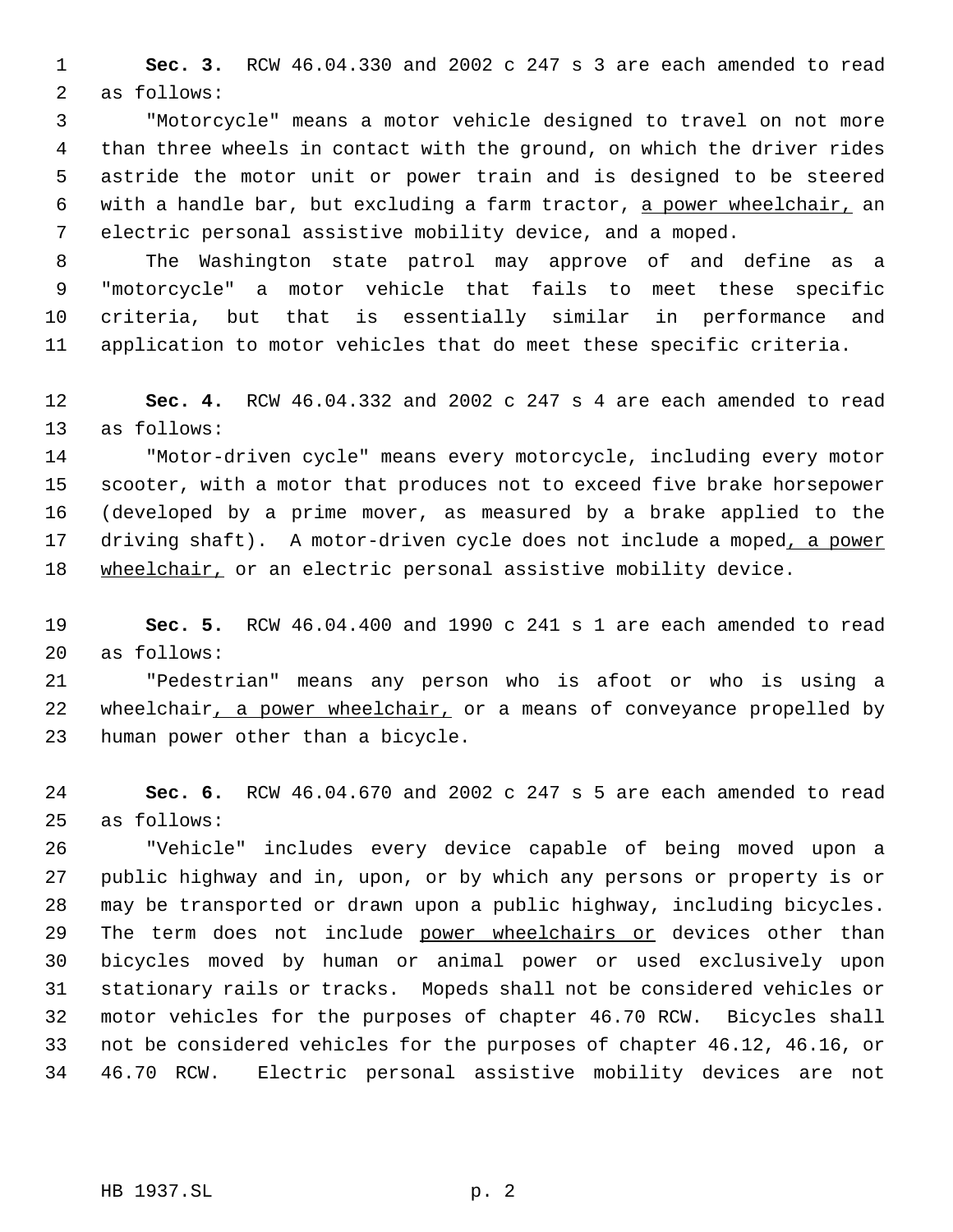considered vehicles or motor vehicles for the purposes of chapter 46.12, 46.16, 46.29, 46.37, or 46.70 RCW.

 **Sec. 7.** RCW 46.20.500 and 2002 c 247 s 6 are each amended to read as follows:

 (1) No person may drive a motorcycle or a motor-driven cycle unless such person has a valid driver's license specially endorsed by the director to enable the holder to drive such vehicles.

 (2) However, a person sixteen years of age or older, holding a valid driver's license of any class issued by the state of the person's residence, may operate a moped without taking any special examination for the operation of a moped.

 (3) No driver's license is required for operation of an electric- assisted bicycle if the operator is at least sixteen years of age. Persons under sixteen years of age may not operate an electric-assisted bicycle.

 (4) No driver's license is required to operate an electric personal 17 assistive mobility device or a power wheelchair.

 **Sec. 8.** RCW 47.04.010 and 1975 c 62 s 50 are each amended to read as follows:

 The following words and phrases, wherever used in this title, shall have the meaning as in this section ascribed to them, unless where used the context thereof shall clearly indicate to the contrary or unless otherwise defined in the chapter of which they are a part:

 (1) "Alley." A highway within the ordinary meaning of alley not designated for general travel and primarily used as a means of access to the rear of residences and business establishments;

 (2) "Arterial highway." Every highway, as herein defined, or portion thereof designated as such by proper authority;

 (3) "Business district." The territory contiguous to and including a highway, as herein defined, when within any six hundred feet along such highway there are buildings in use for business or industrial purposes, including but not limited to hotels, banks, or office buildings, railroad stations, and public buildings which occupy at least three hundred feet of frontage on one side or three hundred feet collectively on both sides of the highway;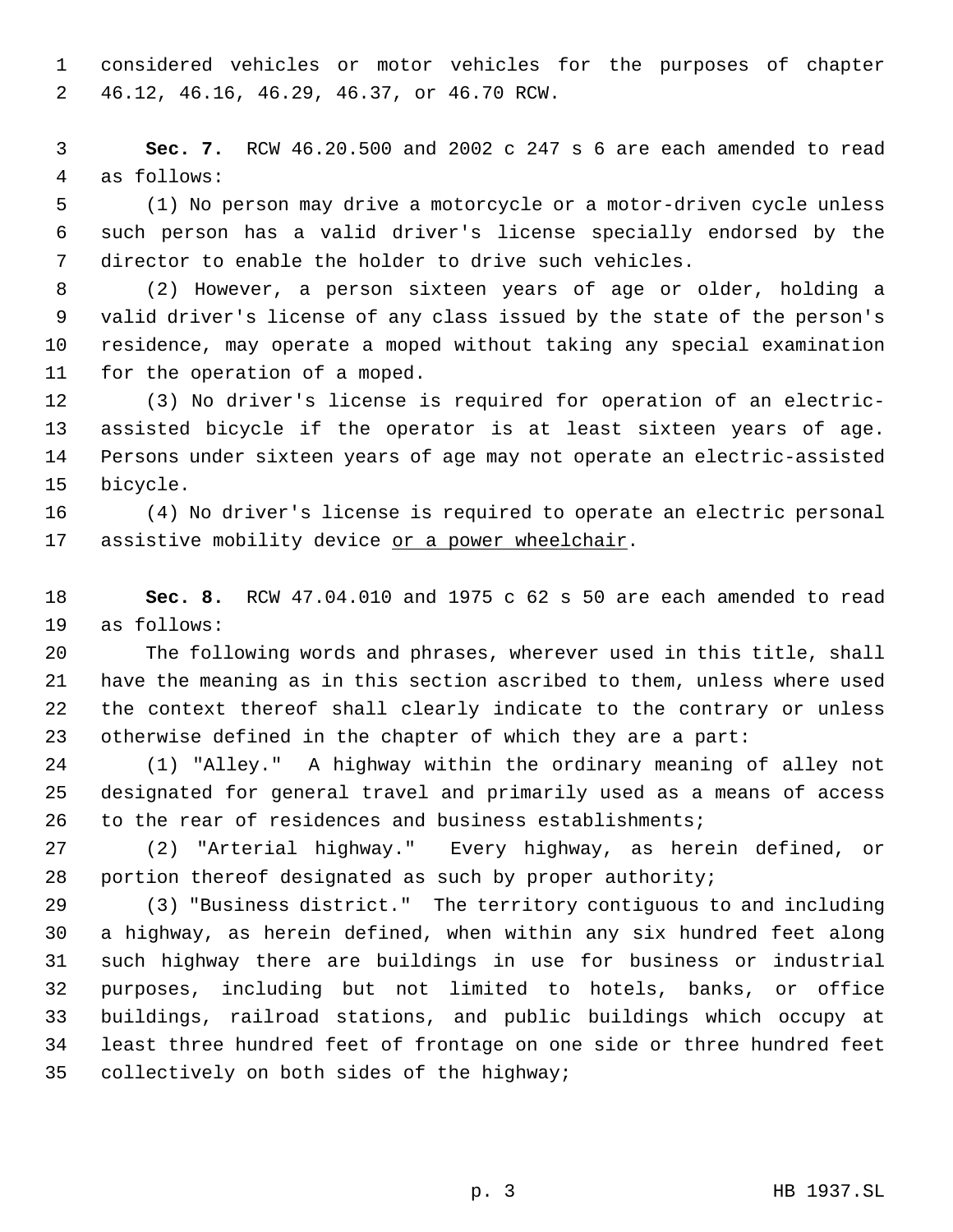(4) "Center line." The line, marked or unmarked parallel to and equidistant from the sides of a two-way traffic roadway of a highway except where otherwise indicated by painted lines or markers;

 (5) "Center of intersection." The point of intersection of the center lines of the roadways of intersecting highways;

 (6) "City street." Every highway as herein defined, or part thereof located within the limits of incorporated cities and towns, except alleys;

 (7) "Combination of vehicles." Every combination of motor vehicle and motor vehicle, motor vehicle and trailer, or motor vehicle and semitrailer;

 (8) "Commercial vehicle." Any vehicle the principal use of which is the transportation of commodities, merchandise, produce, freight, animals, or passengers for hire;

 (9) "County road." Every highway as herein defined, or part thereof, outside the limits of incorporated cities and towns and which 17 has not been designated as a state highway, or branch thereof;

 (10) "Crosswalk." The portion of the roadway between the intersection area and a prolongation or connection of the farthest sidewalk line or in the event there are no sidewalks then between the intersection area and a line ten feet therefrom, except as modified by a marked crosswalk;

 (11) "Intersection area." (a) The area embraced within the prolongation or connection of the lateral curb lines, or, if none, then the lateral boundary lines of the roadways of two or more highways which join one another at, or approximately at, right angles, or the area within which vehicles traveling upon different highways joining at 28 any other angle may come in conflict;

 (b) Where a highway includes two roadways thirty feet or more apart, then every crossing of each roadway of such divided highway by an intersecting highway shall be regarded as a separate intersection. In the event such intersecting highway also includes two roadways thirty feet or more apart, then every crossing of two roadways of such highways shall be regarded as a separate intersection;

 (c) The junction of an alley with a street or highway shall not constitute an intersection;

(12) "Intersection control area." The intersection area as herein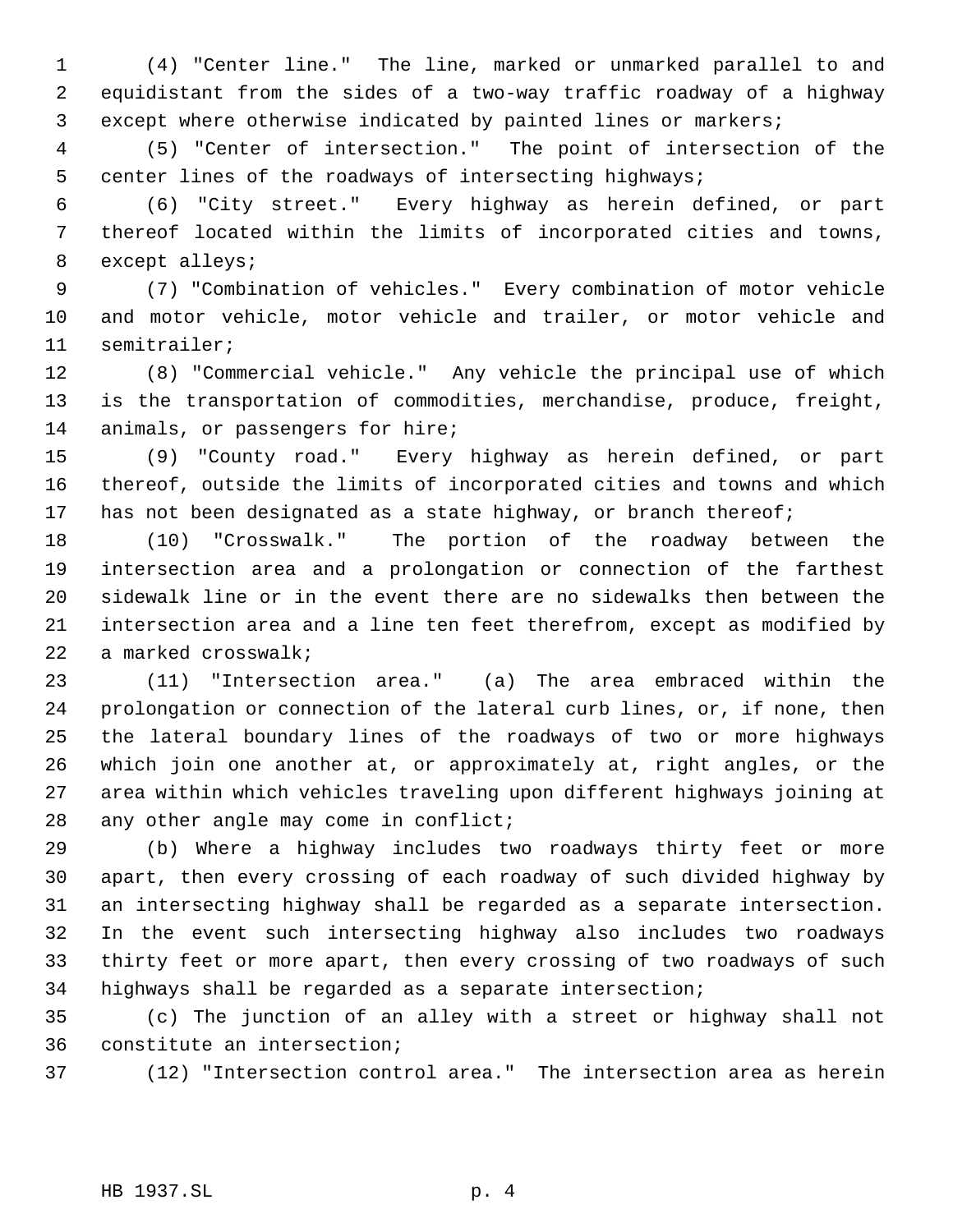defined, together with such modification of the adjacent roadway area as results from the arc or curb corners and together with any marked or unmarked crosswalks adjacent to the intersection;

 (13) "Laned highway." A highway the roadway of which is divided into clearly marked lanes for vehicular traffic;

 (14) "Local authorities." Every county, municipal, or other local public board or body having authority to adopt local police regulations under the Constitution and laws of this state;

 (15) "Marked crosswalk." Any portion of a roadway distinctly indicated for pedestrian crossing by lines or other markings on the surface thereof;

 (16) "Metal tire." Every tire, the bearing surface of which in contact with the highway is wholly or partly of metal or other hard, nonresilient material;

 (17) "Motor truck." Any motor vehicle, as herein defined, designed or used for the transportation of commodities, merchandise, produce, freight, or animals;

 (18) "Motor vehicle." Every vehicle, as herein defined, which is in itself a self-propelled unit;

 (19) "Multiple lane highway." Any highway the roadway of which is of sufficient width to reasonably accommodate two or more separate lanes of vehicular traffic in the same direction, each lane of which shall be not less than the maximum legal vehicle width, and whether or not such lanes are marked;

 (20) "Operator." Every person who drives or is in actual physical 26 control of a vehicle as herein defined;

 (21) "Peace officer." Any officer authorized by law to execute criminal process or to make arrests for the violation of the statutes generally or of any particular statute or statutes relative to the highways of this state;

 (22) "Pedestrian." Any person afoot or who is using a wheelchair, power wheelchair as defined in section 1 of this act, or a means of 33 conveyance propelled by human power other than a bicycle;

 (23) "Person." Every natural person, firm, copartnership, corporation, association, or organization;

 (24) "Pneumatic tires." Every tire of rubber or other resilient material designed to be inflated with compressed air to support the load thereon;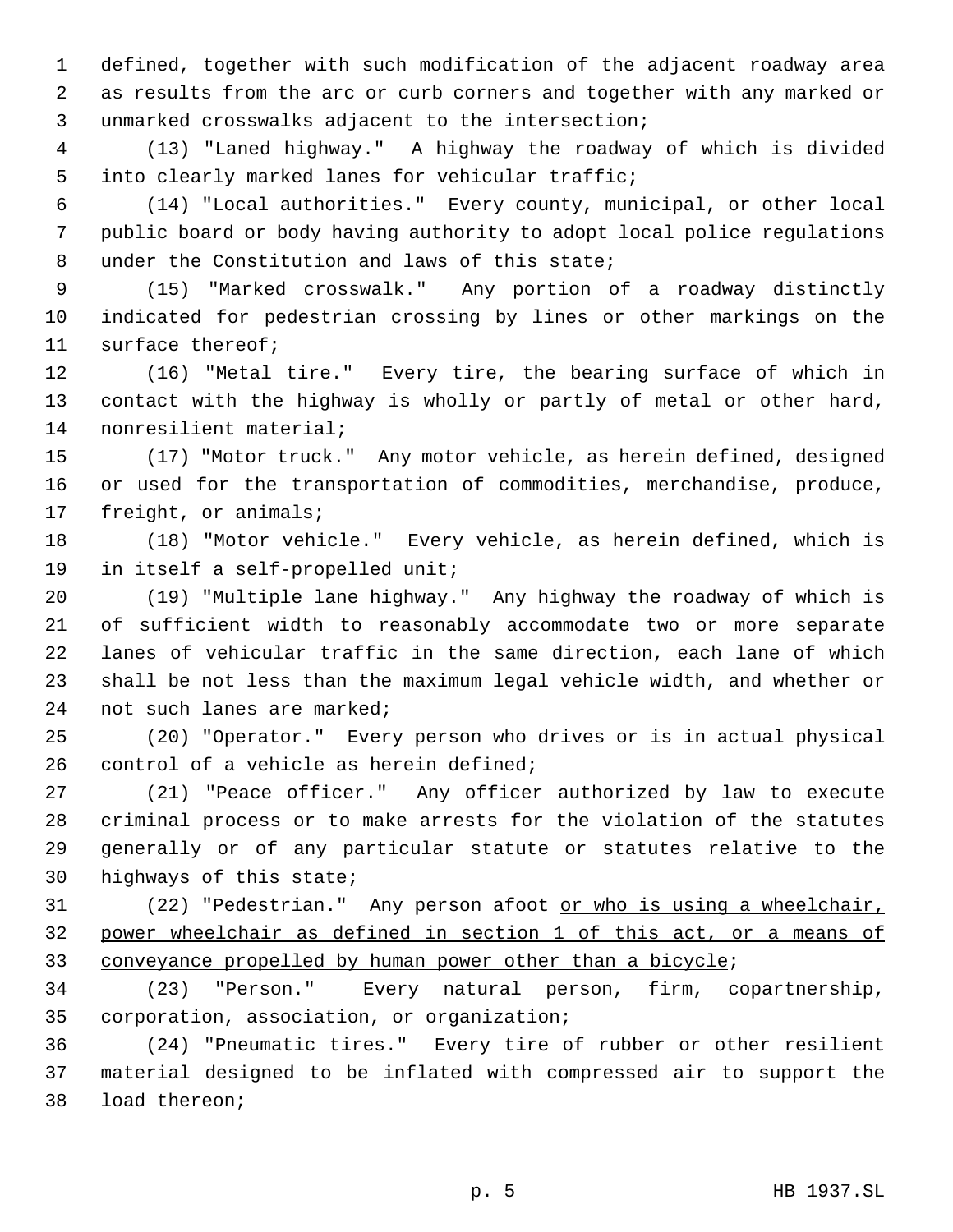(25) "Private road or driveway." Every way or place in private ownership and used for travel of vehicles by the owner or those having express or implied permission from the owner, but not by other persons; (26) "Highway." Every way, lane, road, street, boulevard, and every way or place in the state of Washington open as a matter of right to public vehicular travel both inside and outside the limits of incorporated cities and towns;

 (27) "Railroad." A carrier of persons or property upon vehicles, other than street cars, operated upon stationary rails, the route of which is principally outside incorporated cities and towns;

 (28) "Railroad sign or signal." Any sign, signal, or device erected by authority of a public body or official or by a railroad and intended to give notice of the presence of railroad tracks or the approach of a railroad train;

 (29) "Residence district." The territory contiguous to and including the highway, as herein defined, not comprising a business district, as herein defined, when the property on such highway for a continuous distance of three hundred feet or more on either side thereof is in the main improved with residences or residences and buildings in use for business;

 (30) "Roadway." The paved, improved, or proper driving portion of a highway designed, or ordinarily used for vehicular travel;

 (31) "Safety zone." The area or space officially set apart within a roadway for the exclusive use of pedestrians and which is protected or is marked or indicated by painted marks, signs, buttons, standards, or otherwise so as to be plainly discernible;

 (32) "Sidewalk." That property between the curb lines or the lateral lines of a roadway, as herein defined, and the adjacent property, set aside and intended for the use of pedestrians or such portion of private property parallel and in proximity to a highway and dedicated to use by pedestrians;

 (33) "Solid tire." Every tire of rubber or other resilient material which does not depend upon inflation with compressed air for the support of the load thereon;

 (34) "State highway." Every highway as herein defined, or part thereof, which has been designated as a state highway, or branch thereof, by legislative enactment;